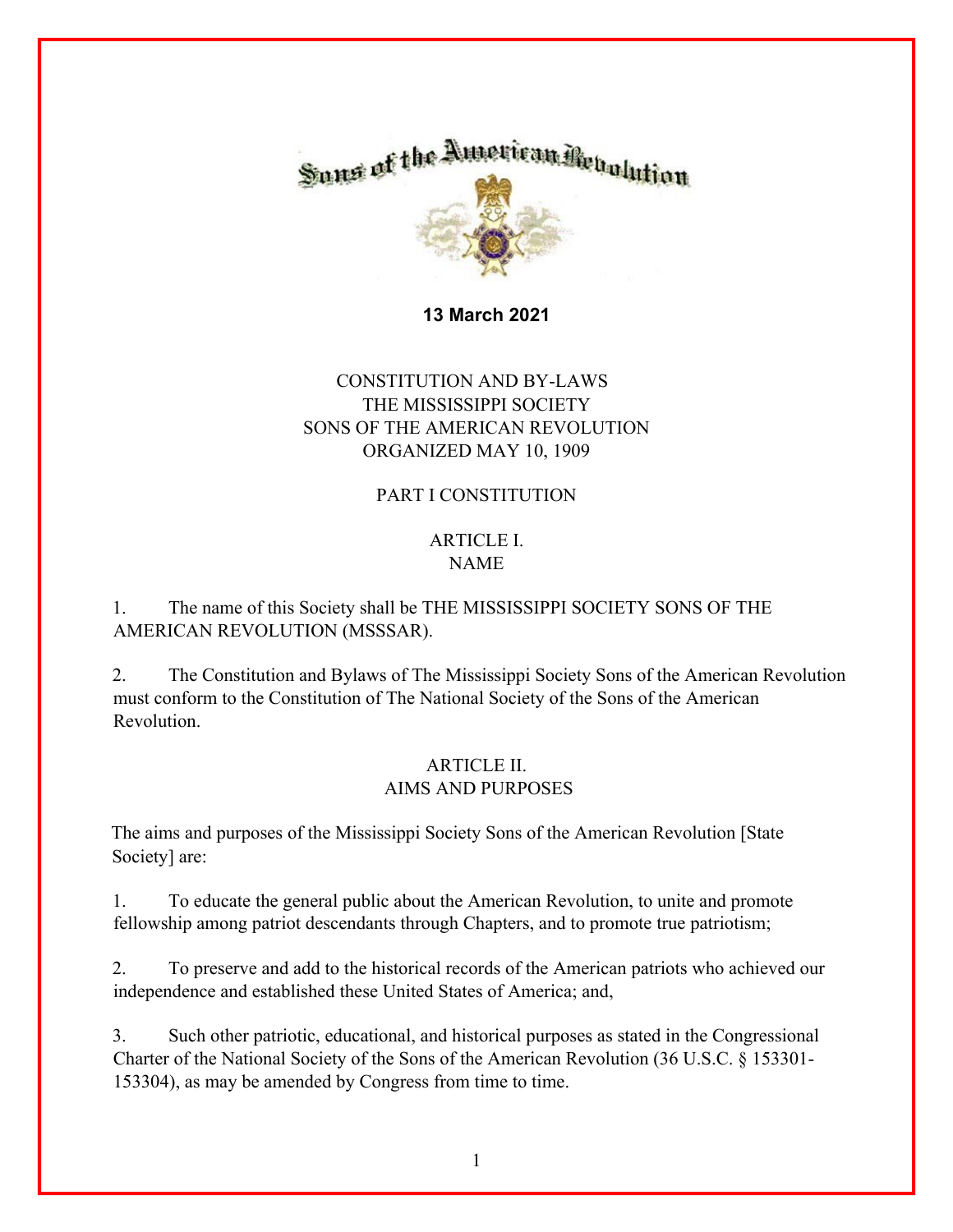### ARTICLE III. MEMBERSHIP

Subject to Bylaw No. 1 of the National Society, any male descendant, eighteen years or older, and of good repute, is eligible for membership, who submits satisfactory proof that his ancestor served in the American Revolutionary War, in any capacity.

**Regular**: A member age 18 or older who pays annual dues. Only regular members may vote and hold office in the SAR and receive the *SAR Magazine* at no additional cost. **Junior**: A member under age 18 who pays annual dues at a reduced rate. He is not eligible to vote or hold office and does not receive the *SAR Magazine*.

## ARTICLE IV. **OFFICERS**

1. The State Society elects by ballot by a majority vote of the members in good standing present at an Annual Meeting the following officers, to serve without compensation in such capacities: President; First Vice President; Second Vice President; Recording Secretary; Corresponding Secretary; Treasurer; Registrar; Chancellor; Chaplain; State Genealogist; Historian; National Trustee; Alternate National Trustee; Sergeant-At-Arms; and Color Guard Commander.

2. All nominations of officers, including those made by the Nominating Committee, must be made from the floor, at a regular meeting of the Annual Meeting.

3. The Office of Recording Secretary may be combined with the Corresponding Secretary by unanimous resolution of the Nominating Committee and a majority of the members in good standing present and voting at an Annual Meeting.

4. The Office of Registrar may be combined with the Office of Treasurer by unanimous resolution of the Nominating Committee and members in good standing present and voting at an Annual Meeting.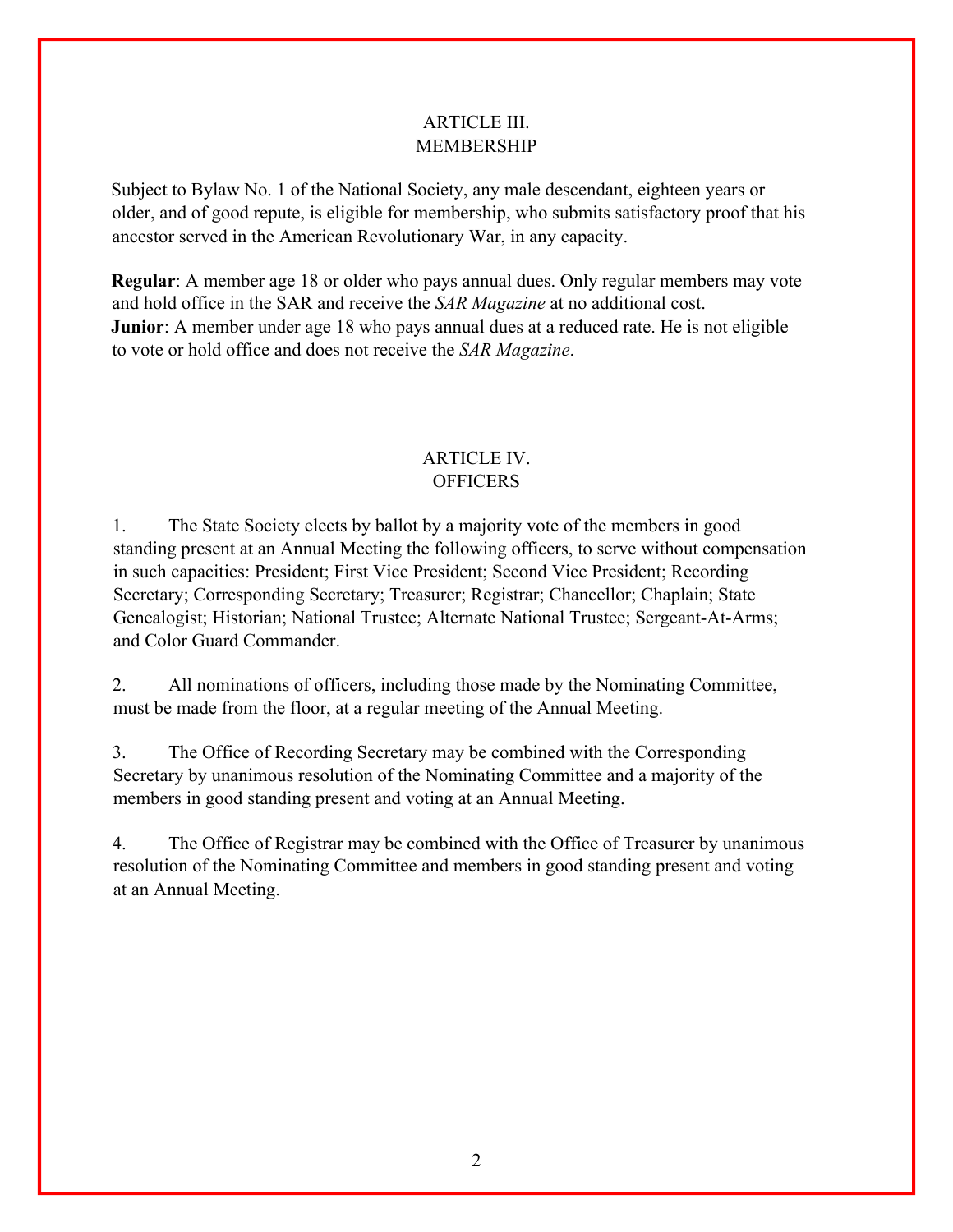### ARTICLE V. BOARD OF DIRECTORS

1. The Board of Directors consists of the President, the First and Second Vice Presidents, the Recording Secretary, the Corresponding Secretary, the Treasurer, the Registrar, the Chancellor, the Chaplain, the State Genealogist, the Historian, the National Trustee, the Alternate Trustee, the Sergeant-At-Arms, the Color Guard Commander, all past State Presidents, all current Presidents of Chapters, all chairmen of standing and special committees, and the Area District Directors.

2. The Board of Directors advises and assists the President and Executive Committee in their supervision and conduct of the business and affairs of the State Society.

3. The Board is charged with following duties: (a) review proposed budgets; (b) develop plans for the State Society; (c) to confer with Committee Chairmen; (d) review the reports of the Officers charged with joint control over the assets of the State Society.

4. The Board must review the Nominating Committee's slate for proposed candidates for State Society offices at the September Board meeting. The Nominating Committee must present said slate at the next Annual Meeting.

5. The Board is charged to promote membership growth and retention and assist in reviving and organizing Chapters. The Board may perform such additional duties as may be committed to the Board by majority resolution of an Annual Meeting.

6. In case of death, disability or failure to serve of any Officer of the State Society, the President is authorized to appoint an acting successor to fill the unexpired term of Office, with the advice and majority consent of the Board present and voting. Said appointee is considered a duly elected officer vested with all rights, privileges and duties of that elective office.

7. In the event of the death, disability or failure to serve of the President, the First Vice President becomes the Acting President and serves until the next meeting of the Board at which meeting the acting President automatically becomes the President, subject to confirmation by a majority of the Board present and voting.

8. The Board must meet quarterly with an Annual Meeting to be held in the fourth quarter (March). Meetings are held on the second Saturday of June, September, and January, and in conjunction with an Annual Meeting to precede the Annual Congress of the National Society.

9. The President may call a special meeting of the Board at any time, on his own initiative or upon written request of five Board members thereof. Such special meeting must be held for a specific purpose, time and place or by teleconference for a specific time and purpose. All such meetings require no less than ten days written notice limited to the specific agenda item(s) stated in the special call.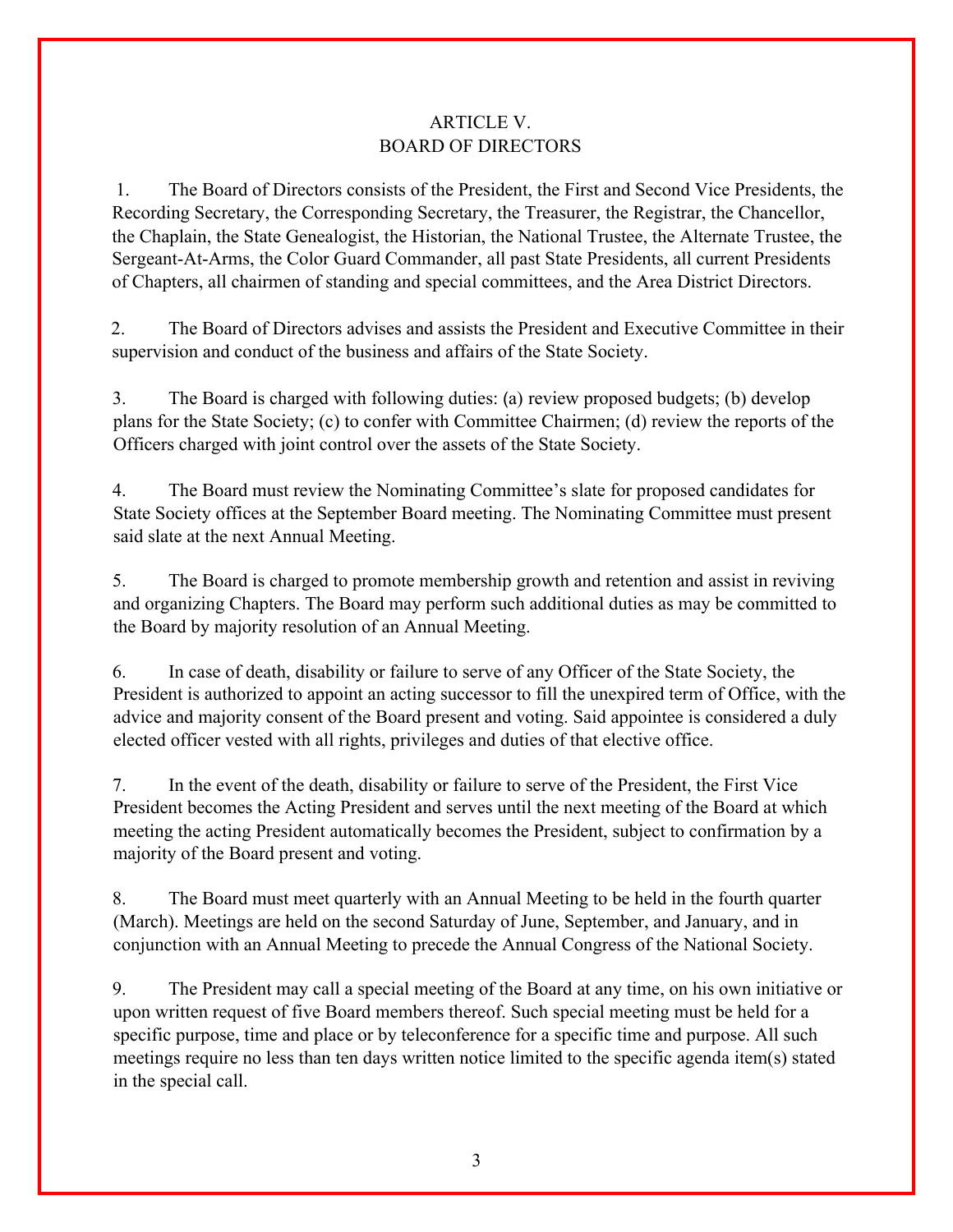10. All agenda items to be placed before the Board should be received by the Secretary at least thirty (30) days before a quarterly or annual meeting.

## ARTICLE VI. EXECUTIVE COMMITTEE

1. The Executive Committee consists of the President, First and Second Vice-Presidents, Corresponding and Recording Secretaries and Treasurer. The Committee may exercise all powers of the Board of Directors to perform such duties it may deem necessary between meetings of the Board, except it cannot sell, convey or encumber any assets of the State Society or incur any liability other than for ordinary current expenses of the State Society.

2. The President is chairman and the Recording Secretary is Secretary of the Committee and keeps a record of the votes of each officer, except on parliamentary questions.

3. Four members of the Committee are a quorum, but a less number may meet and transact business provided a majority of those present vote in the affirmative on the question to be decided, and all six members by personal vote or in writing over their signatures assent to any final action taken.

4. The Executive Committee must report to the Board all actions taken without prior approval for ratification by the Board of Directors at the next quarterly or annual meeting.

## ARTICLE VII. ELECTION OF OFFICERS AND TERM

1. The President serves for term of one year. He may succeed himself in that office only upon two-thirds majority approval by roll call of the Board of Directors. He must not serve more than two consecutive terms, partial or otherwise.

2. Any officer who removes from the State Society automatically relinquishes his office.

3. All Officers are elected at an Annual Meeting.

4. All members present and in good standing in State Society have the right to vote on any and all matters presented for consideration at an Annual Meeting. Proxy voting is not permitted.

5. Election by secret ballot is required where there are two or more nominees for the same office. The persons receiving a majority of the votes are declared elected to hold office until the next Annual Meeting.

6. Unless otherwise provided by the State Society bylaws, the members present and in good standing constitute a quorum at all meetings of the State Society.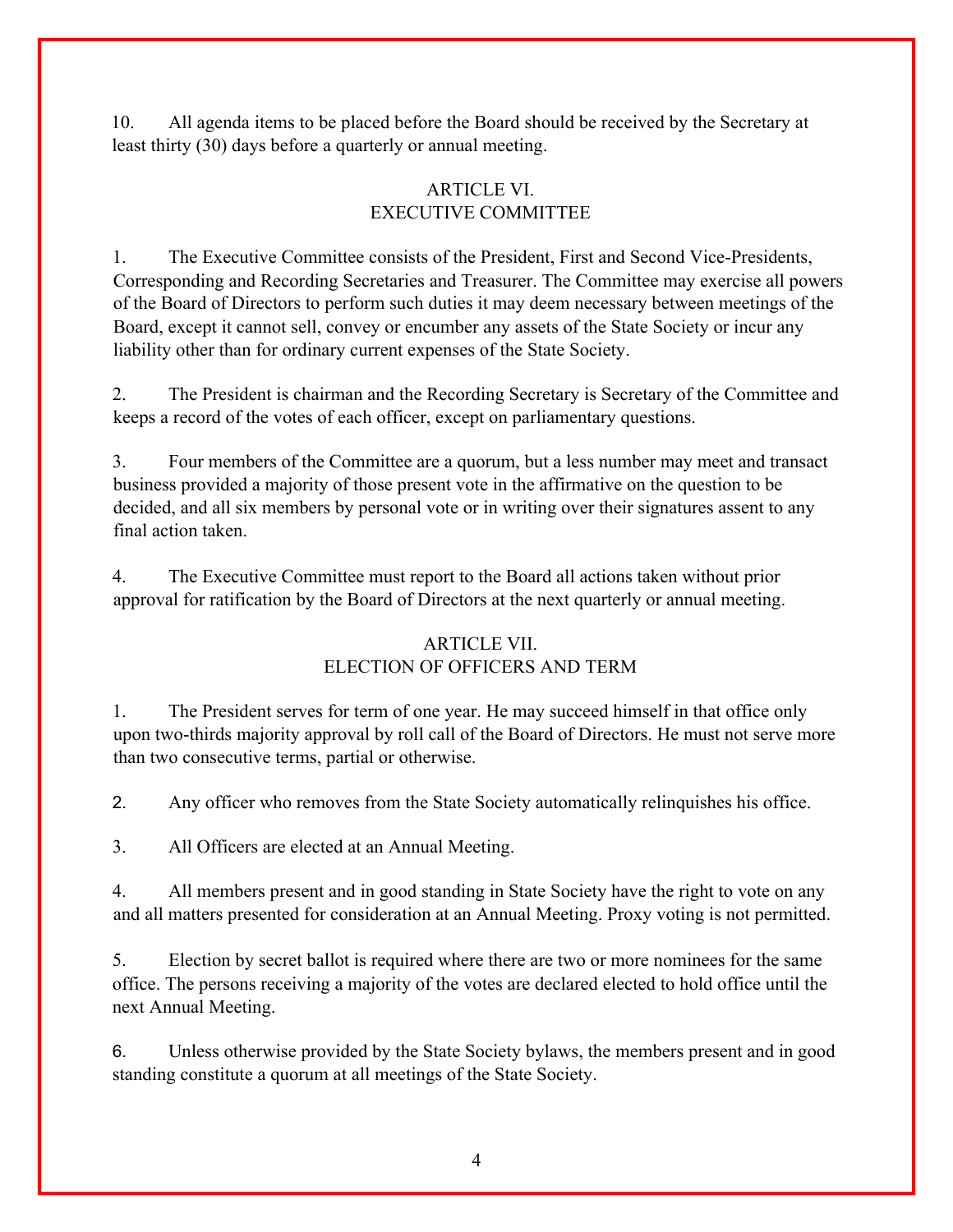### ARTICLE VIII. DISSOLUTION OF STATE SOCIETY

1. In the event of the dissolution of the State Society, after paying or making provision for payment of all liabilities of the Society, the assets must be placed in escrow with a local Mississippi bank(s), as selected by the Executive Committee, to be held in escrow for a period of five (5) years or upon re-establishment of the State Society. The Executive Committee must hold all other personal property in trust for a period of five (5) years or upon re-establishment of the State Society.

2. At the end that period, the Executive Committee must dispose of all of the assets of the Society exclusively for the purposes of the Society in such manner, or to such organization or organizations, which are organized and operated exclusively for charitable, educational, religious or scientific purposes as may at the time qualify as an exempt organization, or organizations, under Section 501(c)(3) of the Internal Revenue Code of 1954, or the corresponding provision of any future United States Internal Revenue law, as the Executive Committee determines. Any of such assets not so disposed of may be disposed of by the Chancery Court of Hinds County, First Judicial District exclusively for such purposes or to such organizations, as that Court determines, which are organized and operated exclusively for such purposes.

# ARTICLE IX. CODE OF CONDUCT AND CONFLICT OF INTEREST

1. To preserve integrity and ensure accountability, the State Society must adopt and maintain in force and effect a clearly stated Code of Conduct and Conflict of Interest policy. The Code of Conduct and Conflict of Interest policy must be developed and continually reviewed for compliance with applicable Federal and State laws and "best practices" by Ethics Committee with input from the Chancellor and the Board of Directors. The Code of Conduct and Conflict of Interest policy must be adopted annually by the Board of Directors.<sup>1</sup>

2. Signatories acknowledging receipt of, and compliance with, said Code of Conduct and Conflict of Interest policy must include, without limitation, all Officers and members of Board of Directors. Execution of the Code of Conduct and Conflict of Interest policy statement is required annually.

## ARTICLE X. AMENDMENTS

1. This Constitution may be altered or amended by a two-thirds vote of the members present and voting at an Annual Meeting, or at a special meeting of this Society, provided that such amendment is proposed to the Recording Secretary by: (a) a member at a prior Annual Meeting

<sup>1</sup> Adopted June 12, 2021.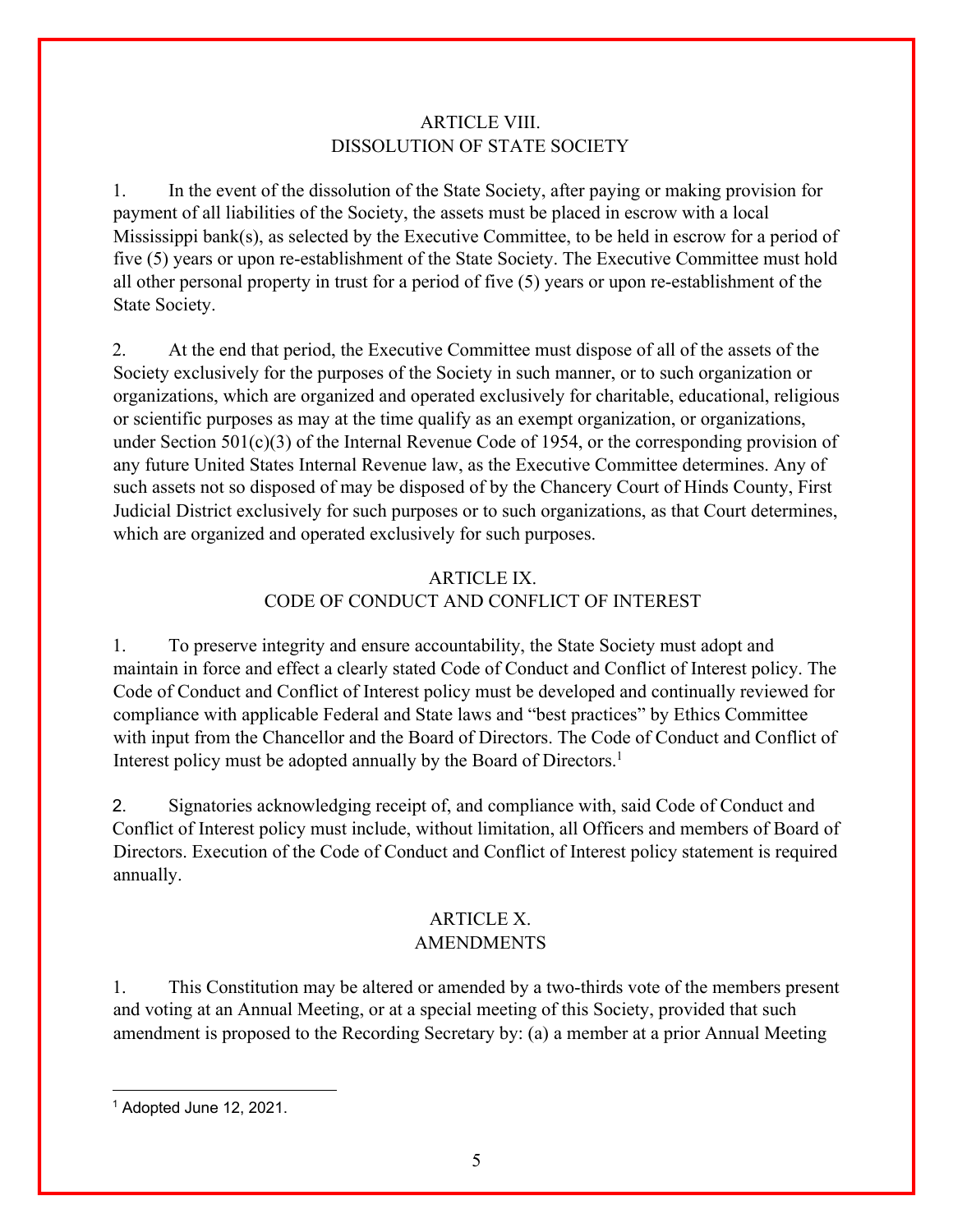or prior special meeting of the State Society; (b) the Board of Directors; or (c) a resolution of a Chapter.

2. The Recording Secretary must send notice of such proposed amendment thirty days in advance to each of the State Society officers, members of the Board and to the President and the Secretary of each of Chapter. The Recording Secretary must deposit said notice in the United States Mail at his place of residence, the notice period to be computed to not include the date of such mailing.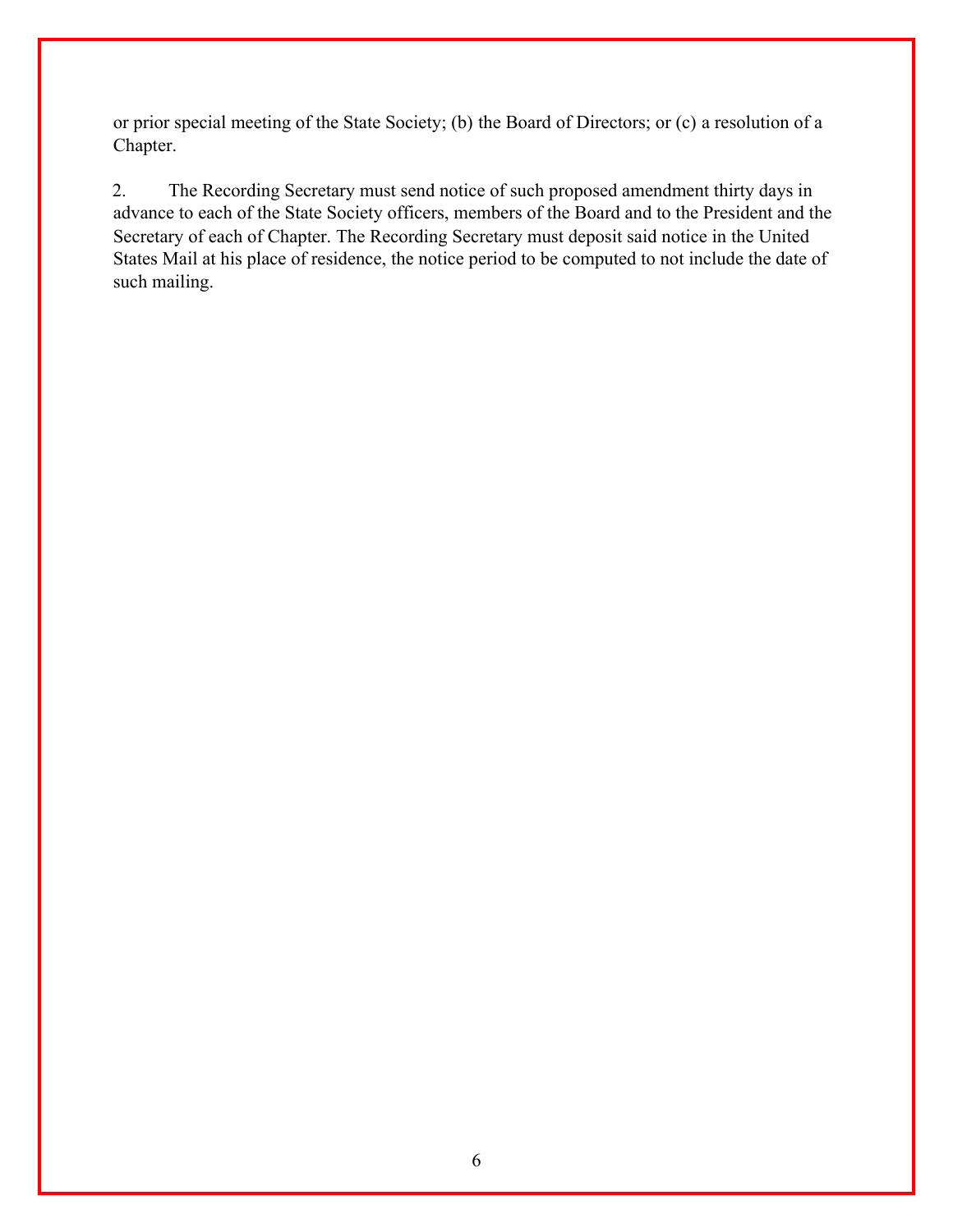#### PART II BYLAWS

#### **Bylaw No. 1. OFFICERS; POWERS AND DUTIES.**

The duties of the State Society Officers are such as usually appertain to their respective offices, such other duties as may be hereinafter imposed and such powers as delegated to them by an Annual Meeting or the Board of Directors. Each officer must agree to perform his respective duties of office before nomination and acceptance of that office. The State Society Officers must report at the Annual Meeting and at such other times as may be required by the Board of Directors. They may perform such other duties as may be assigned by the President or the Board of Directors.

#### **Bylaw No 2. PRESIDENT.**

The President is the Chief Executive Officer of the State Society and manages the business affairs of the State Society with the advice and consent of the Board of Directors. He appoints all committee chairmen and members, including but not limited, to those discussed in these bylaws, with the advice and consent of the Board of Directors at the June Board meeting. The President presides at all meetings of the State Society. If absent, the First Vice President presides. He serves as Chairman of the Board of Directors. He is *ex officio*<sup>2</sup> a member of all committees with the authority to fill any vacancy that may occur in any office, committee, or chair, subject to the majority approval by the Board. All committees have terms of office concurrent with the President's term.

The President must prepare a report on the state of the Society and present it to the Board of Directors at the Spring-June and Fall-September meetings of the Board, and to officers and members present at the Annual Meeting. These reports are available to any member in good standing of the State Society on written request to the Recording Secretary. He must deposit a copy of each report in the archives of the State Society for future reference.

The President must attend the National Congress and the Spring and Fall Leadership meetings of the National Society. He must attend the Spring and Fall meetings of the Southern District at such locations as scheduled. If he is unable to attend for any reason, then the First Vice-President will represent the Society in his stead, with the authority and voting privileges of the President. He must attend two-thirds (2/3rds) of the State Conventions within the Southern District on an annual basis.

#### **Bylaw No. 3. FIRST VICE-PRESIDENT.**

 $<sup>2</sup>$  As an ex-officio member of a committee, the President and First Vice-President has the same</sup> rights and privileges as any other committee member including the right to vote, if they so choose, but are not obligated to attend meetings of the committee, and are not counted in determining if a quorum is present." Chancellor Op. *Jones* (Jan. 7, 2022).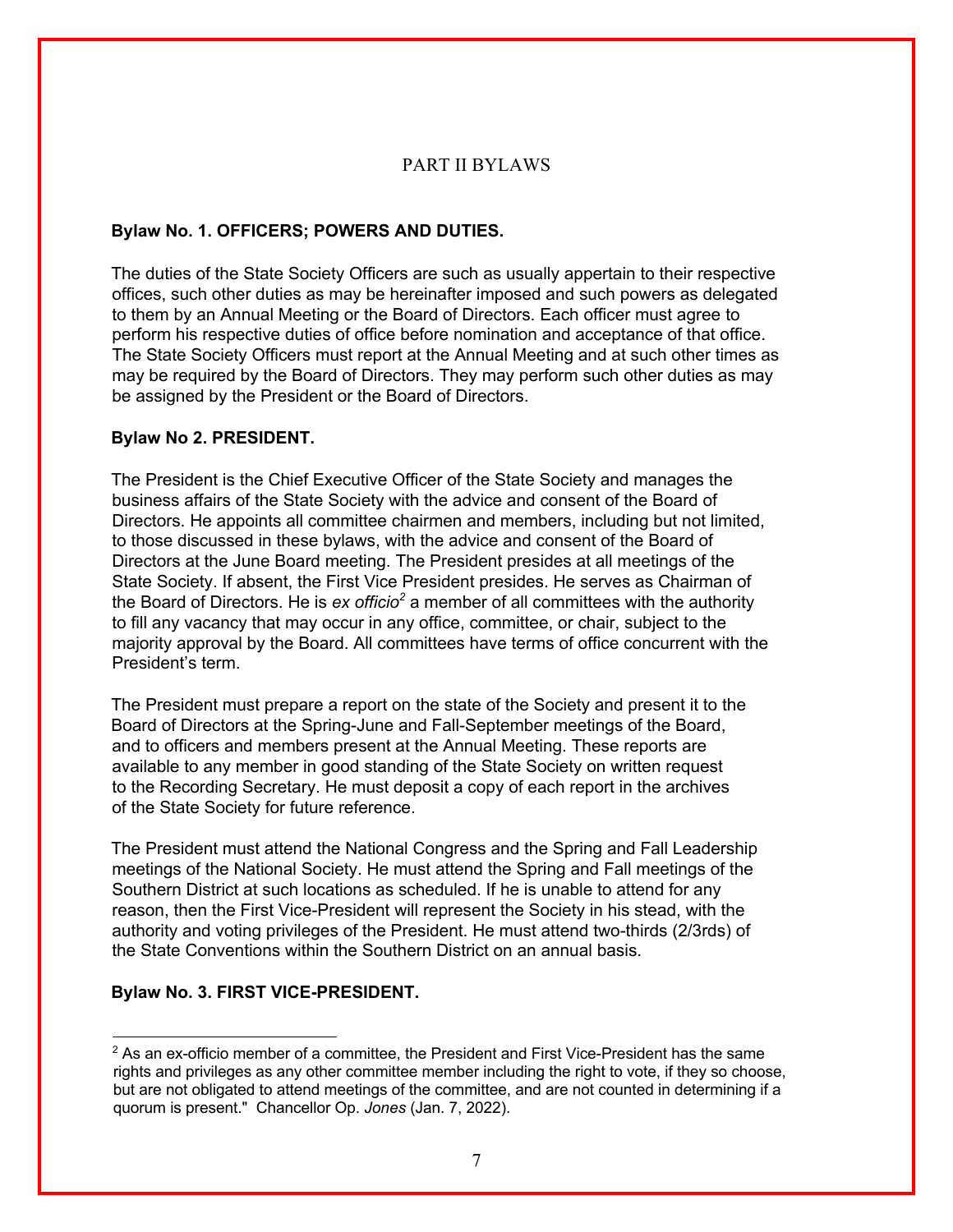The First Vice-President acts in an official capacity for the President in his absence. He is the Chairman of the Long-Range Planning Committee responsible for the planning, coordination and execution of the Annual Meeting. He may utilize one or more of the Chapters of the hosting District as the host Chapter for support of the Annual Meeting. Along with the Treasurer, he must maintain a supporting bank account, separate and aside from the Society's revenues, to accommodate the funding for the Annual Meeting. He must ensure that the Annual Meeting is self-supporting and that Society funds that are utilized only for the purchase of awards. He is *ex officio* a member of all committees, standing or otherwise.

#### **Bylaw No. 4. SECOND VICE PRESIDENT.**

The Second Vice-President is responsible for planning, coordinating and executing an annual membership drive for the society. He is the Society's designated point of contact for liaison with the State's DAR and CAR Societies. He must be the second signatory for the State Society checking account. He chairs the Audit Committee.

#### **Bylaw No. 5. RECORDING SECRETARY.**

The Recording Secretary is the Recorder of all State Society meetings, including those of the Executive Committee, Board of Directors, and such other meetings of the Society as may be required in the conduct of the Society's business. He is responsible for the minutes of all such meetings and must ensure that copies of the minutes are distributed to the appropriate officers of the Society in a timely manner. He ensures that copies of the minutes are placed in the Society's archives for future reference. The Recording Secretary conducts correspondence relating to his duties within the Society's interest. He must report the election of officers following the Annual Meeting. He is the custodian of the Constitution and By-Laws and performs such other duties as may be properly requested of him by the Board of Directors.

### **Bylaw No. 6. CORRESPONDING SECRETARY.**

The Corresponding Secretary is the Correspondent of all State Society meetings, including those of the Board of Directors, and such other meetings of the Society as may be required in the conduct of the Society's business. In the absence of the Recording Secretary, he is responsible for the minutes of all such meetings.

The Corresponding Secretary must conduct all correspondence relating to his duties within the Society's interest. He must prepare for signature the Society Annual Report to the National Society (NSSAR Handbook, Vol. 2, Revision 2010, Page 16, "Annual Reports"). He must keep a record of the membership and give notice of regular and special meetings. He must maintain a record of all pending applications and assist in their prosecution. He provides notification of death of Society members as required. He is the State Society designated point of contact, and his name will be placed as such on the National and State Web sites. He must forward the nominees for Trustee and Alternate Trustee to represent the State Society to the Secretary General at least thirty (30) days prior to the Annual National Congress. He must forward State nominees to the Council of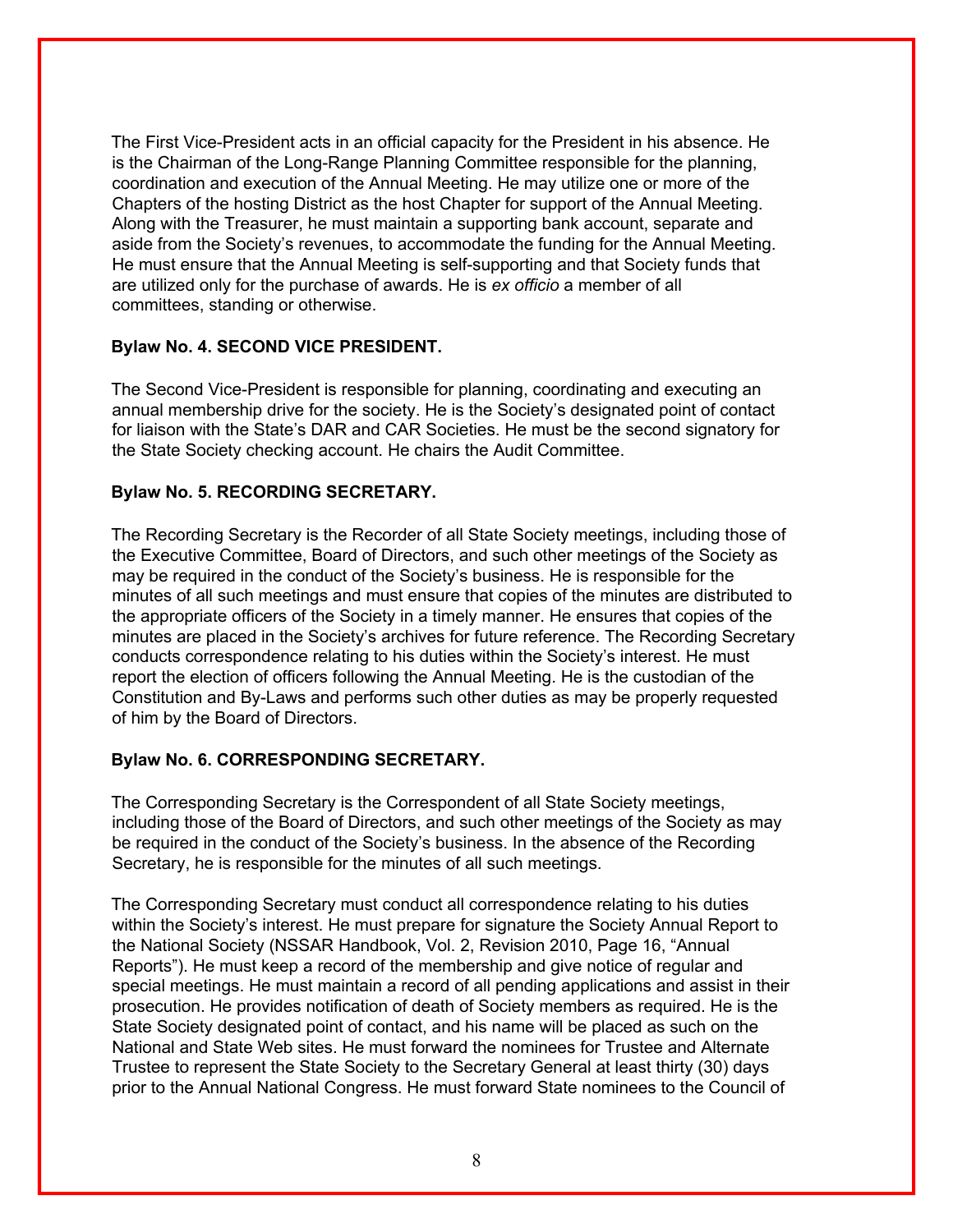State Presidents for possible inclusion as members of the National Nominating **Committee.** 

He is the alternate custodian of the Constitution and By-Laws and performs such other duties as may be properly requested of him by the Executive Committee. He is responsible for coordinating submission of IRS Form 990 for the State Society and its Chapters.

### **Bylaws No. 7. TREASURER**

The Treasurer collects all dues and fees for both the State and National Societies and all checks should be made payable to the "Mississippi Society SAR." He deposits all funds in the name of the State Society in a state or national bank, whose deposits are insured by the Federal Deposit Insurance Corporation, with the type of accounts for deposit and the selection of the bank and method of control determined by the Board of Directors. From such account or accounts, the Treasurer must pay all charges and accounts due by the Society, when such accounts are due or action is authorized by the Board of Directors or by such person as may be authorized by them so to act.

The Treasurer maintains the State Society checking account that must have authorized signatories: The Treasurer and Second Vice President. The Treasurer maintains the separate supporting checking account for the Annual Meeting that will have three authorized signatories: The Treasurer, the First Vice President and Second Vice President. The Treasurer must be under a Twenty-Five Thousand Dollar (\$25,000) Surety Bond, the premiums of which are paid by the State Society.

He chairs the Finance Committee, supported by the Second Vice President and additional members appointed by the President. He must make a full report of the financial condition and affairs of the State Society at each Annual Meeting and at each regularly scheduled meeting of the Board of Directors.

### **Bylaw No. 8. REGISTRAR.**

The Registrar must examine all applications for membership and, if in proper order and duly approved, immediately forward them to the National Society for approval and acceptance. He has the care and custody of all duplicate applications and keeps a register by name of all members and former members of the Society, listing their dates of birth, dates of admission, resignation, transfer or death.

### **Bylaw No. 9. HISTORIAN.**

The Historian preserves the historical records and items of interest to the State Society. He performs other duties as assigned.

### **Bylaw No. 10. CHANCELLOR.**

The Chancellor is legal advisor to the Society and as a member of the Board of Directors. He renders legal opinions on Society matters upon request by the President and reports on legal matters of concern to the President and the Board of Directors. He must make a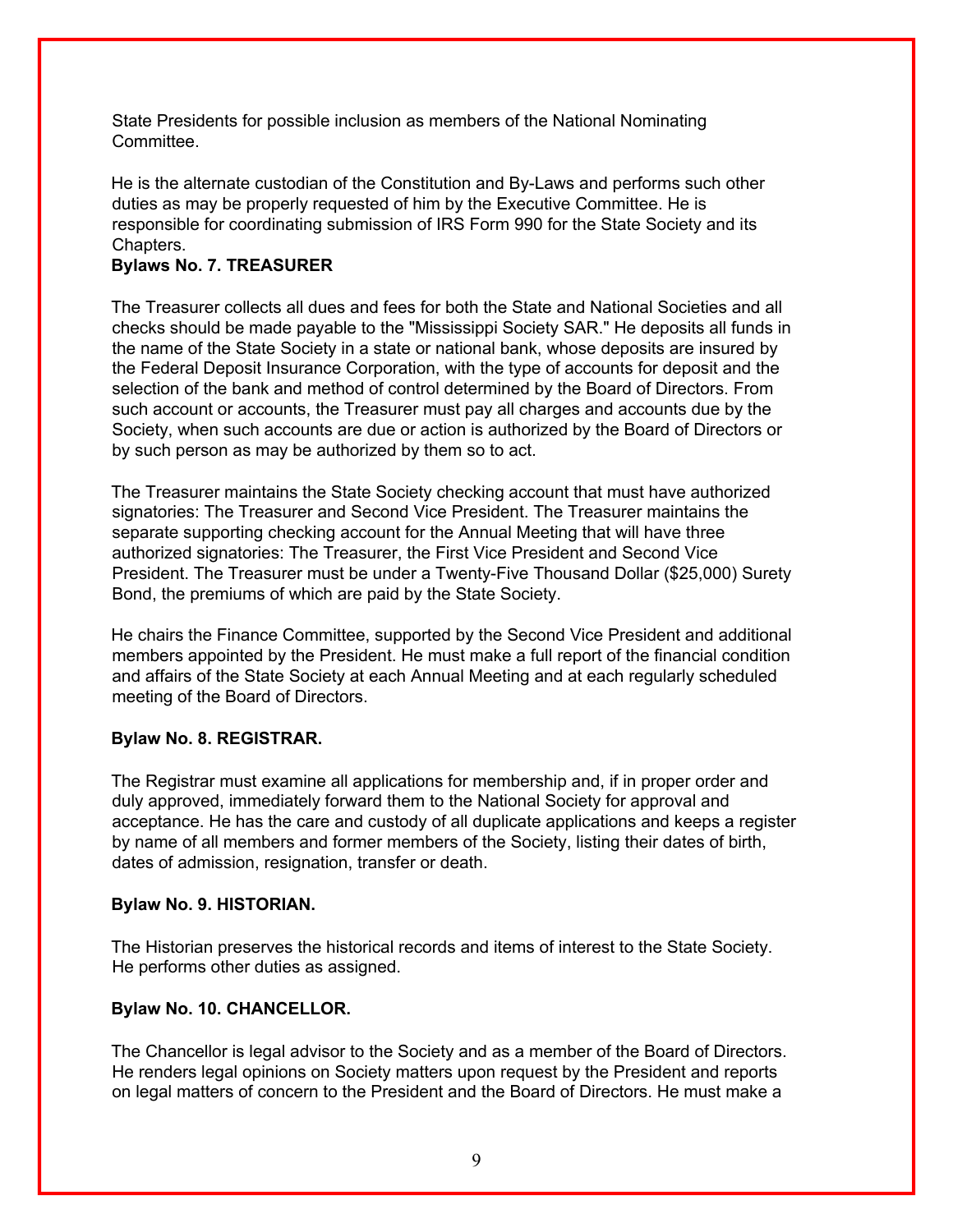detailed report on such matters to the Board of Directors at each regularly scheduled meeting. Copies of the Chancellor's reports are available to any member in good standing of the Society upon written request. He performs such other duties as provided elsewhere in the State Constitution and Bylaws.

The Chancellor must be a licensed attorney-at-law and a member in good standing of the Mississippi Bar Association. He must be familiar with the latest edition of Roberts Rules of Order.

### **Bylaw No. 11. STATE GENEALOGIST.**

The State Genealogist assists the District Genealogists and the State Registrar in the review of all applications for membership in the Society, and in coordination with the District Genealogist and the State Registrar, provides genealogical research support as required. The State Genealogist provides genealogical research to the Corresponding Secretary in the prosecution of pended applications. The State Genealogist serves in an advisory capacity to State Society.

### **Bylaw No. 12. CHAPLAIN.**

The Chaplain conducts the religious services for the State Society as required consistent with the liturgical duties of his home church.

### **Bylaw No. 13. SERGEANT-AT-ARMS.**

The Sergeant-At-Arms maintains good order and discipline at all regularly scheduled meetings.

### **Bylaw No. 14. COLOR GUARD COMMANDER.**

The Color Guard Commander is responsible for the coordination of the State Society Color Guard and will plan the schedule of supported events. He must own or have the use of a Revolutionary War uniform. He must care for and maintain the State Society Flags, Charter, and other accouterments used for support of Board of Director meetings and the Annual Meeting.

### **Bylaw No 15. NATIONAL TRUSTEE.**

The National Trustee is the Representative of the State Society at all meetings of the Board of Trustees of the National Society of the Sons of the American Revolution. The National Trustee is elected by the State Delegates at the Annual National Congress of the National Society. The names of the nominees for Trustee and Alternate Trustee to represent the State Society must be communicated to the Secretary General at least thirty (30) days prior to the Annual National Congress. If the State Society fails to notify the Secretary General of a nominee in a timely manner, the President is considered the nominee for the Office of Trustee to represent his State Society. The State Society's Alternate Trustee functions as Trustee if the elected Trustee is absent for any reason and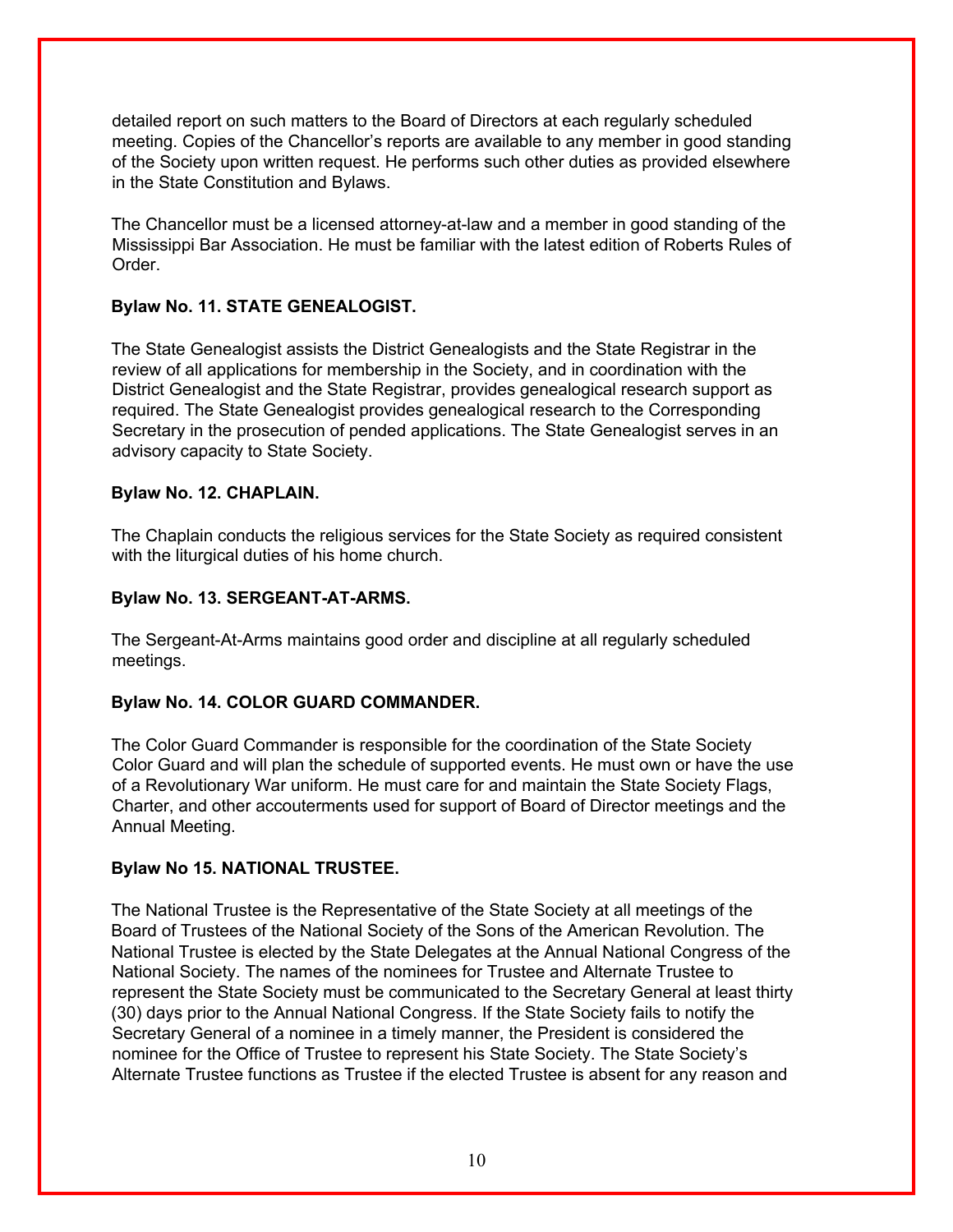cannot fulfill the duties of his office. The nominees for Trustee and Alternate Trustee are elected at the State Society's Annual Meeting.

### **Bylaw No. 16. ALTERNATE NATIONAL TRUSTEE.**

The Alternate National Trustee has the same duties and responsibilities of the National Trustee.

### **ORGANIZATION OF DISTRICTS**

### **Bylaw No. 17. AREA DISTRICT DIRECTORS.**

With the approval of the Board of Directors, the State Society is divided into a North, Central, and South District according to County Lines. With the advice and majority consent of the Executive Committee, the President appoints Area District Directors to serve Chapters in each of the three districts of the State Society. The term of these Area District Directors is concurrent with the President's term of office. The President must provide written guidance to the Area District Directors as to their goals, objectives and reporting procedures upon appointment

The Area District Directors work closely with Chapters in their assigned District by contacting members and proposed members, attending each Chapter's meeting at least once a year, and performing such other duties as the President may assign them. They must be prepared to advise Chapters on structure, programming, procedures, and duties of Chapter officers. They assist the Chapter Presidents in reporting any changes in the Chapter Rosters to the State Corresponding Secretary.

Each Director serves as a member of the Long-Range Planning Committee and the Medals and Awards Committee. They will provide written activity reports to the Board at each regularly scheduled meeting.

### **Bylaw No. 18. DISTRICT GENEALOGISTS**

The duties of the District Genealogists are the same those of the State Genealogist within their respective district.

### **ORGANIZATION OF CHAPTERS**

### **Bylaw No. 19. NEW CHAPTERS**.

Ten or more members may apply to form a Chapter. Such application is referred to the Executive Committee for approval. Upon approval, any newly organized chapter must remain in a Provisional Status for a minimum of two (2) years following the chapter's organization, and such chapter may be continued in a Provisional Status for an indefinite period thereafter at the discretion of the Board of Directors.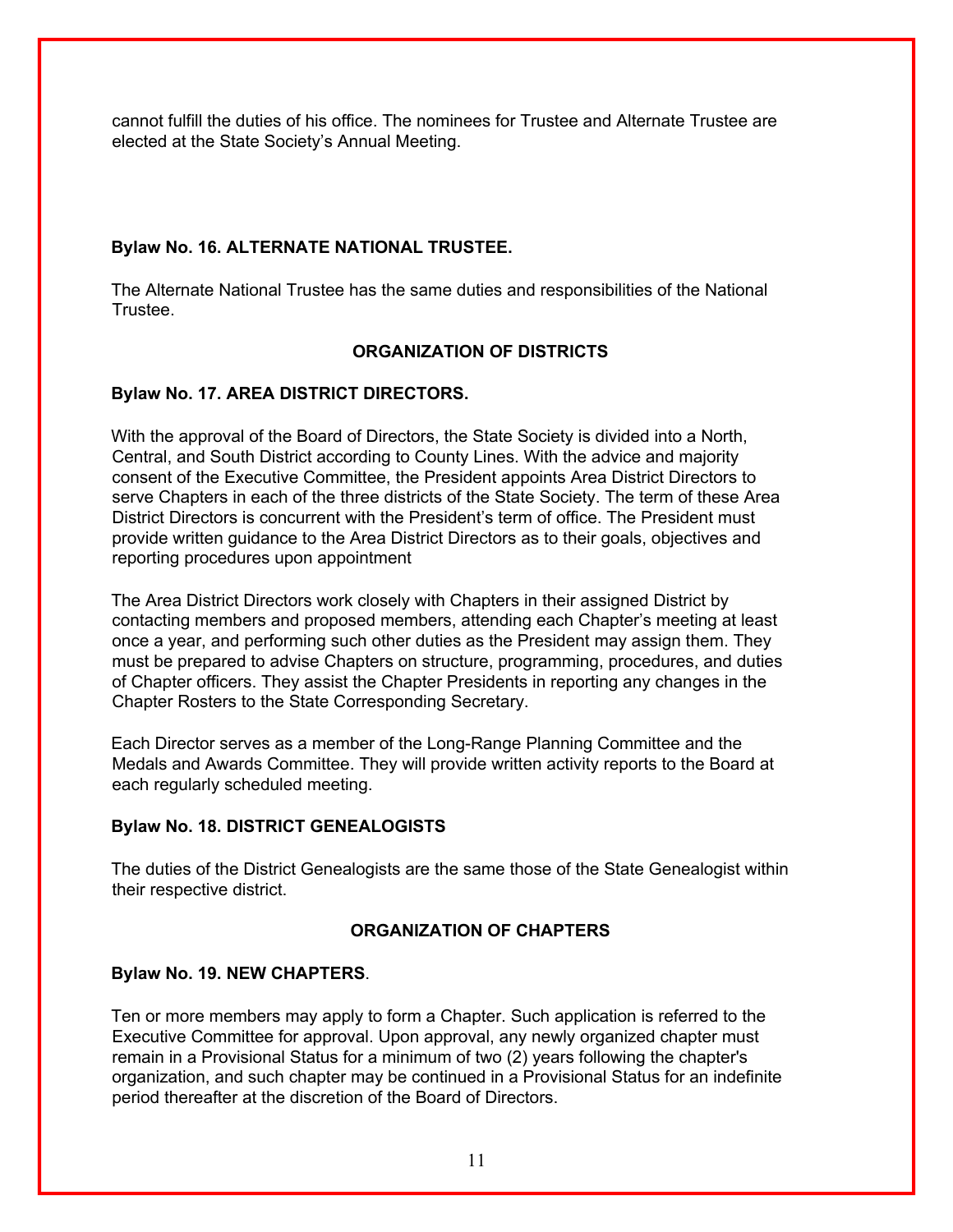Before any newly organized chapter may be removed from Provisional Status and placed on full active status, it must add to its membership a minimum of at least five (5) new members who were not previously members of the National Society Sons of the American Revolution within the two (2) year Provisional Status period. Newly organized chapters not meeting this new membership requirement within the two (2) year Provisional Status period must remain on Provisional Status until this membership requirement is met. This will insure the formation of new, healthy chapters with a commitment to membership growth essential to the health of both the chapter and the State Society. Except as to the words "Provisional Status" being added after the name of any chapter that is in Provisional Status, said Chapter enjoys all of the rights, privileges and duties of other chapters in the Mississippi Society Sons of the American Revolution.

Provisional Status of any chapter may be terminated at any meeting of the Board of Directors upon recommendation of the State Society President with the concurrence of a majority of the members of the Board present and voting.

#### **Bylaw No. 20. SPONSORING/COLONIZING CHAPTERS.**

Chapters are authorized to sponsor or colonize new chapters in selected target areas of the state. The Board of Directors may designate sponsoring or colonizing chapters. The President of each sponsoring or colonizing chapter must provide assistance and guidance to the newly organized chapters within his designated target area by appointing a chapter sponsor representative. The chapter sponsor representative is responsible for coordinating activities within the target area and must report the results of his efforts to chapter meetings, as well as submitting quarterly reports to the State Society President.

### **CHAPTER RESPONSIBILITIES**

### **Bylaw No. 21. BASIC RESPONSIBILITIES.**

Each Chapter of the Mississippi Society is responsible for providing the following reports to the Director of that Chapter's District and the State Corresponding Secretary each year before the Annual Meeting: an annual summary report of activities and an alphabetical list of names and addresses of paid chapter members.

Every Chapter President, or a duly designated representative, must attend all Board of Directors meetings and the Society Annual Meeting. Chapter officers are elected prior to the Annual Meeting. A training session, conducted by the District Director for said Chapter, will be held for the chapter officers upon request. With the exception of Chaplain, chapter officers must be a full paying member of that Chapter, and not honorary.

Local Chapters must conform to the Constitution and By-Laws of State Society and the National Society.

### **Bylaw No. 22. DORMANT INACTIVE STATUS.**

.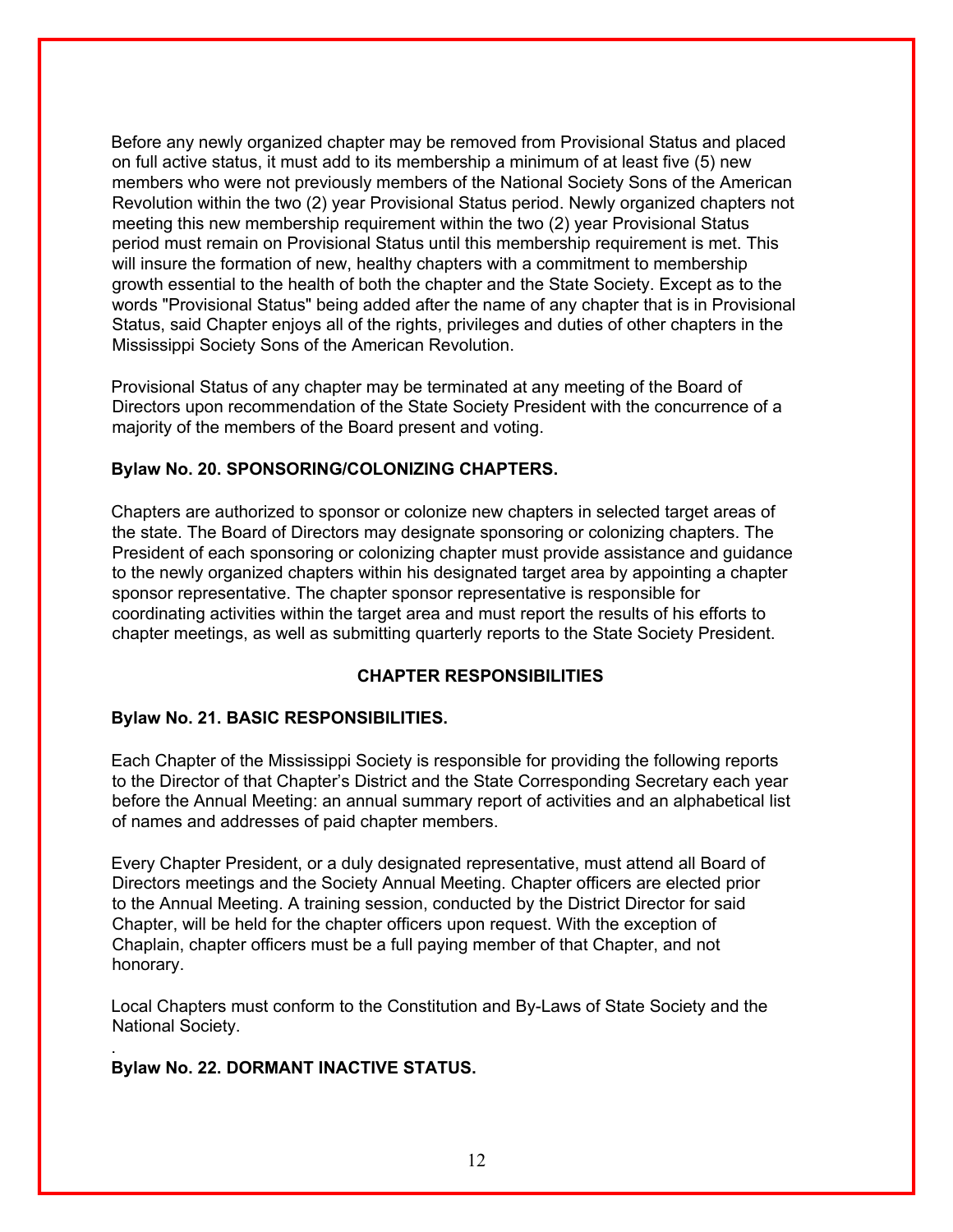All Chapters of the Mississippi Society must meet no less than four (4) times during the calendar year and must devise a meeting schedule to meet this requirement. Any Chapter that fails to hold four (4) meetings within a calendar year may be declared DORMANT INACTIVE. The State President may appoint a Chapter President and Secretary for the purpose of reactivating the Chapter. The reactivation of any Chapter will result in the placing of that Chapter in a Provisional Status for a period of two (2) years following its reactivation. The requirement for the removal of Provisional Status and the designation of such Chapter into full ACTIVE status are the same as that of a new Chapter.

### **Bylaw No. 23. DEACTIVATION AND DISSOLUTION OF CHAPTERS.**

In the event of the deactivation of a Chapter, the State Society must hold the assets of said Chapter in escrow for a period of five (5) years or upon re-activation. In the event of dissolution of a Chapter, the assets of that Chapter must be transferred to the General Fund of the State Society.

#### **Bylaw No. 24. ADMISSION FEES AND ANNUAL DUES.**

The National Society, in addition to a handling charge that is set by the State Society, sets the admission fee for membership. National Society sets annual dues for the National Society for each member. Annual dues for the State are set by the membership present and voting at the Annual Meeting. The Board of Directors sets the state dues for a new "member at large". Those members currently associated with a state Chapter and desiring to transfer to "membership at large" must pay a one-time transfer fee as set by the Board of Directors at the Annual Meeting.

The Board of Directors sets chapter dues. The Treasurer collects these dues from each member of the State Society each year along with State and National dues. All checks in payment of National and State fees or National, State and Chapter dues are payable to "Mississippi Society, SAR' and delivered to the State Treasurer.

The State Treasurer must mail a check representing Chapter dues and a list of Chapter members to the Chapter treasurer prior to the first day of May each year.

Members of the Mississippi Society may choose membership in any chapter, or if no preference is offered, the State Treasurer will determine Chapter affiliation based upon the member's address and a map of the State of Mississippi that has been divided into Area **Districts** 

All dues for National and State Societies are payable in advance and must be paid before November 1st for the ensuing year. Any member who fails to pay his dues on or before January 1st is deemed delinquent and his name removed from the Membership Roster.

### **COMMITTEES**

### **Bylaw No. 26. STANDING COMMITTEES.**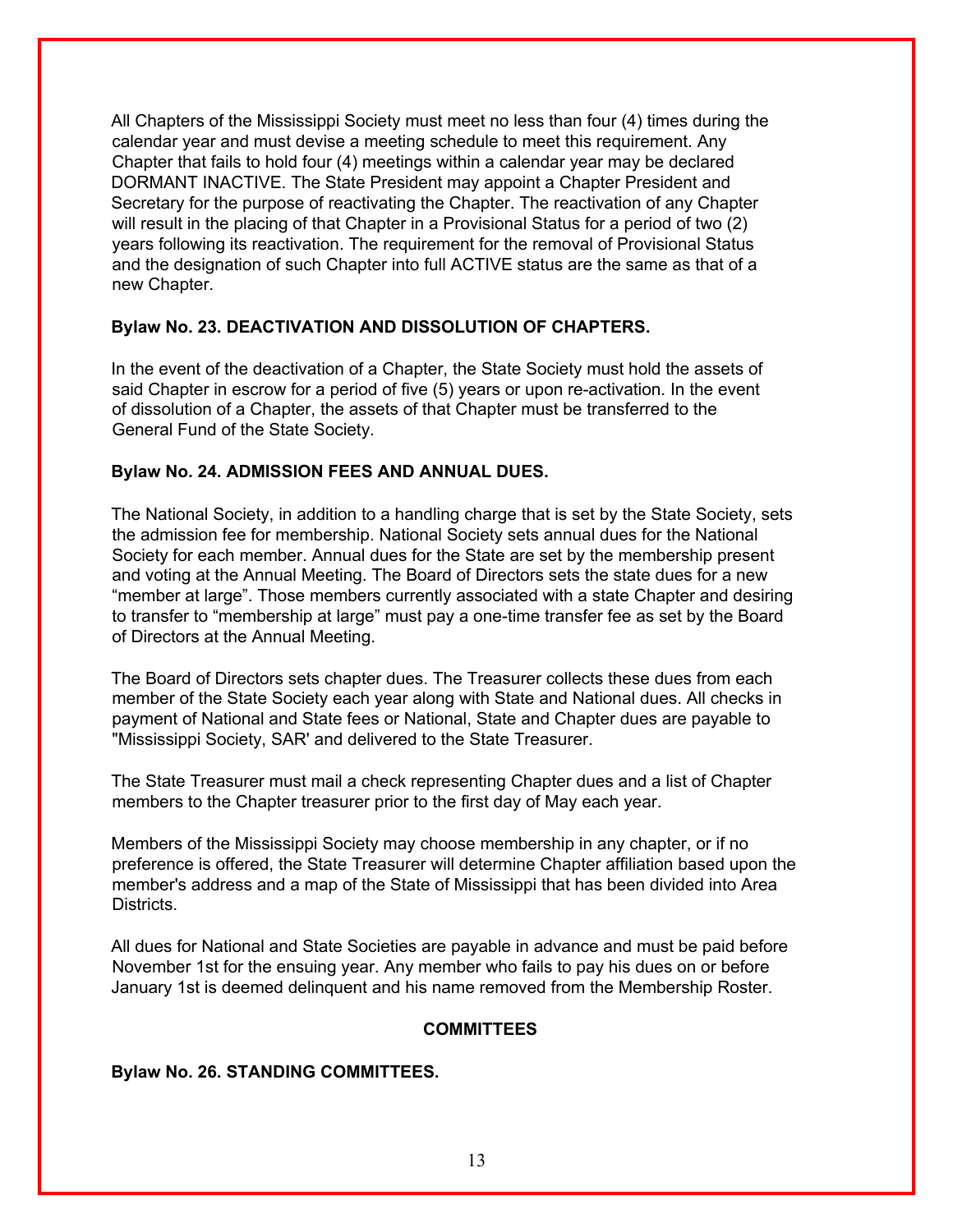The President appoints the following Standing Committees: Bylaws, Finance, Audit, Ethics, Nominating, Newsletter, Long-Range Planning, Membership, Website, Media Outreach, DAR/CAR, Color Guard, and Education Outreach. The duties of these committees are such as usually pertaining to committees of that nature, except as defined herein and subject to these Bylaws and rules of order.

### **Bylaw No. 26. SPECIAL ADVISORY AND PROGRAM COMMITTEES.**

The President appoints the following Special Advisory and Program Committees: Medals and Awards Committee, Chapter Training, Rumbaugh Oration, Knight Essay, Elementary Poster, Eagle Scout, JROTC Awards, Flag, Veterans, History Teacher Award, Patriot Index, Patriot Graves,  $250<sub>th</sub>$  Anniversary, and Lafayette Tour. The President or the program documents define the duties of these committees, subject to these Bylaws and rules of order.

### **Bylaw No. 27. NOMINATING COMMITTEE.**

The President must appoint a Nominating Committee no later than ninety (90) days after the Annual Meeting. The Nominating Committee is composed of no less than five (5) members of good standing, three (3) of whom must be Past State Presidents. The Nominating Committee is responsible on an annual basis for interviewing and proposing a slate of nominees for State Society offices for the coming year. The slate of proposed officers must be provided to the Board no later than one hundred eighty (180) days (September Board meeting) prior to the next Annual Meeting.

### **Bylaw No. 28. MEETINGS BY ALTERNATIVE MEANS.**

The Officers, Board of Directors, and all Committees of the State Society may participate in special meetings, or conduct a meeting through use of any means of communication by which all individuals participating may simultaneously hear each other during the meeting. This provision allows for the use of the Internet, a conference telephone, video conference, or other communications method so long as all individuals participating in the meeting can communicate with each other at the same time. A participant in a meeting by this means is deemed to be present at the meeting. Voting on all matters is permitted, with votes cast by individual voice vote of the participants or by an electronic vote tabulation means by which the Chairman of the meeting can confirm the submission of a vote by an individual member. This provision permits any electronic means that combines voice and/or video communication with capability of document sharing either in advance of or during the meeting.

### **Bylaw No. 29. AWARDS.**

The State Society establishes the following awards to participants in certain youth programs: Rumbaugh Oration Award: \$250 to \$500 cash award plus expenses for participation at the National Congress up to \$1,000; Knight Essay Contest Award: \$250 to \$500 cash award; Eagle Scout Award: \$250 to \$500 cash award; American History Teacher Award: \$100 to \$500 cash award.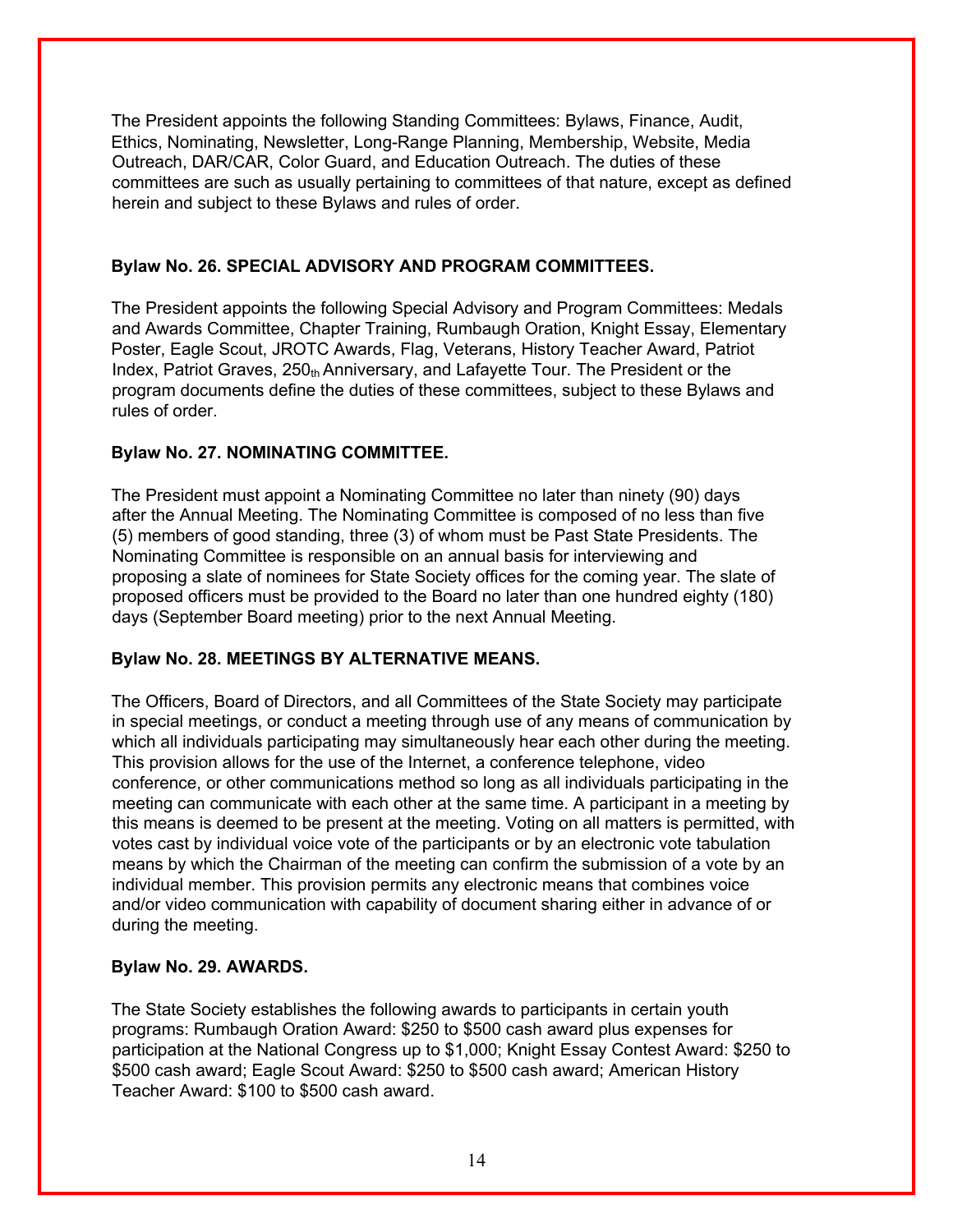The Board of Directors has the sole discretion to make any or all of the awards and has the authority to alter any or all awards by a majority vote of the members; provided, however, that the Board must notify members present at the next Annual Meeting of any such alteration and such alterations are construed to be in effect for the next Annual Meeting following the announcement.

Except for the State Medal of Distinguished Service, the Medals and Awards Committee must recommend and approve all state society medals or certificates presented for the Board's consideration. The Committee must not consider or recommend the award of any retroactive medals or certificates without the Board's prior express approval.

### **SPECIAL MATTERS**

#### **Bylaw No. 30. VICE PRESIDENT GENERAL.**

The Mississippi Society, as a member of the Southern District of the National Society, must subscribe to and abide by the Constitution of the Southern District. At the September meeting of the Board of Directors of the Mississippi Society, prior to the Annual Meeting of the Mississippi Society which precedes the Annual Congress of the National Society at which a member of the Mississippi Society is to be elected Vice-President General of the Southern District, in accordance with the rotation of the office contained in the District Constitution, the Nominating Committee of the Mississippi Society, provided for in Bylaw 27 must nominate a candidate for the office of Vice President General. An election for this office must occur at the Annual Meeting of the Mississippi Society at the same time as the election for the officers enumerated in Article VI of the Constitution and National Trustee and Alternate National Trustee in accordance with Bylaw 15.

If, and only if, the meeting of the Southern District Nominating Committee is scheduled prior to the Annual Meeting of the Mississippi Society, the Board of Directors, at its January meeting, will endorse said nominee for Vice President General. The member so elected by the Executive Committee of the Mississippi Society is the endorsed candidate of the Mississippi Society for nomination by the District Nominating Committee to the office of Vice President General.

#### **Bylaw No. 31. LADIES' AUXILIARIES.**

The State Society and its Chapters are authorized to form related ladies' auxiliaries. Each ladies' auxiliary must have its own constitution and bylaws. Membership is open to women meeting the eligibility requirements as provided in the bylaws of the ladies' auxiliary. All costs of operation of a ladies' auxiliary organized in accordance herewith is borne by the membership of such ladies' auxiliary. The ladies' auxiliary should provide assistance to the State Society or Chapter to which it is auxiliary to further the patriotic, historical and educational objectives and purposes of the National Society. A ladies' auxiliary may hold meetings in accordance with the schedule of the State Society or Chapter to which it is auxiliary.

#### **Bylaw No. 32. AMENDMENTS.**